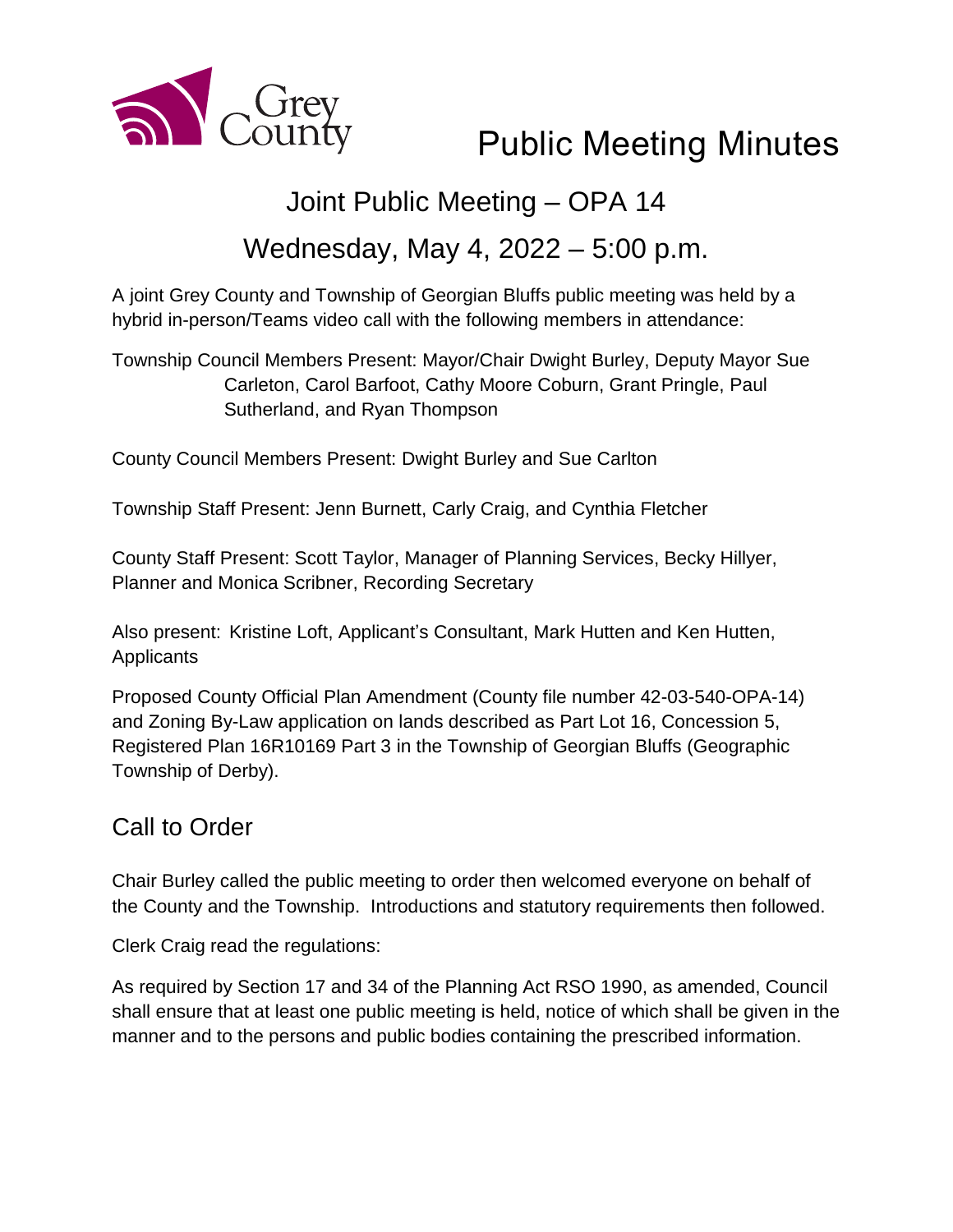In accordance with the Planning Act and the implementing Regulations, the County of Grey gave notice of this Public Meeting on behalf of the Township and the County by individual prepaid first-class mail to persons within 120 metres based on the most recent assessment information provided by MPAC (Municipal Property Assessment Corporation), and to an extensive list of agencies as set out in the regulations. A sign was also posted on the property. The public meeting notice is posted on the County website and the Township of Georgian Bluffs website.

It is imperative to note that:

If a person or public body would otherwise have an ability to appeal the decision of County of Grey or the Township of Georgian Bluffs in reference to the official plan and zoning by-law amendments, to the Ontario Land Tribunal but the person or public body does not make oral submissions at a public meeting or make written submissions to Grey County or Township of Georgian Bluffs before the plan amendments are decided upon, the person or public body is not entitled to appeal the decisions, and may not be added as a party to the hearing of an appeal before the Ontario Land Tribunal unless, in the opinion of the Tribunal, there are reasonable grounds to do so.

If you wish to be notified of the decision of the proposed Official Plan and Zoning By-law Amendments you must make a written request to the County of Grey at 595 9th Avenue East, Owen Sound, ON N4K 3E3, or the Township of Georgian Bluffs at 177964 Grey Road 18, Owen Sound, ON N4K 5N5. Alternatively, you can also send an email to Jenn Burnett, Municipal Planner, or Becky Hillyer, County Planner. Both Jenn and Becky's email addresses can be found on the mailed public meeting notice.

## **COMMENTS FROM THE TOWNSHIP PLANNER**

Township Planner, Jenn Burnett introduced County staff, the applicants, and the applicant's planner in attendance. Ms. Burnett provided an overview of the file. Hutten & Co. (2765746 Ontario Inc.) has applied for a County Official Plan Amendment through the County, as well as a Zoning By-law Amendment to the Township of Georgian Bluffs Comprehensive Zoning By-law. The applications would permit the applicant to locate and operate a landscaping business on the subject lands. A site plan control application has been submitted and will be reviewed at a later date. The applicant supplied an Environmental Impact Study (EIS), Stormwater Management Plan & a Planning Justification Report which can be viewed on the Township or County website.

The subject property is approximately 20.2 hectares (50 acres) in size, but the development is proposed on approximately 6.83 hectares (16.88 acres) of the property. The lands are designated as 'Rural' and 'Wetlands' in the County Official Plan. The purpose and effect of the proposed Official Plan Amendment would be to re-designate approximately 6.83 hectares of the 'Rural' portion of the subject lands to the 'Space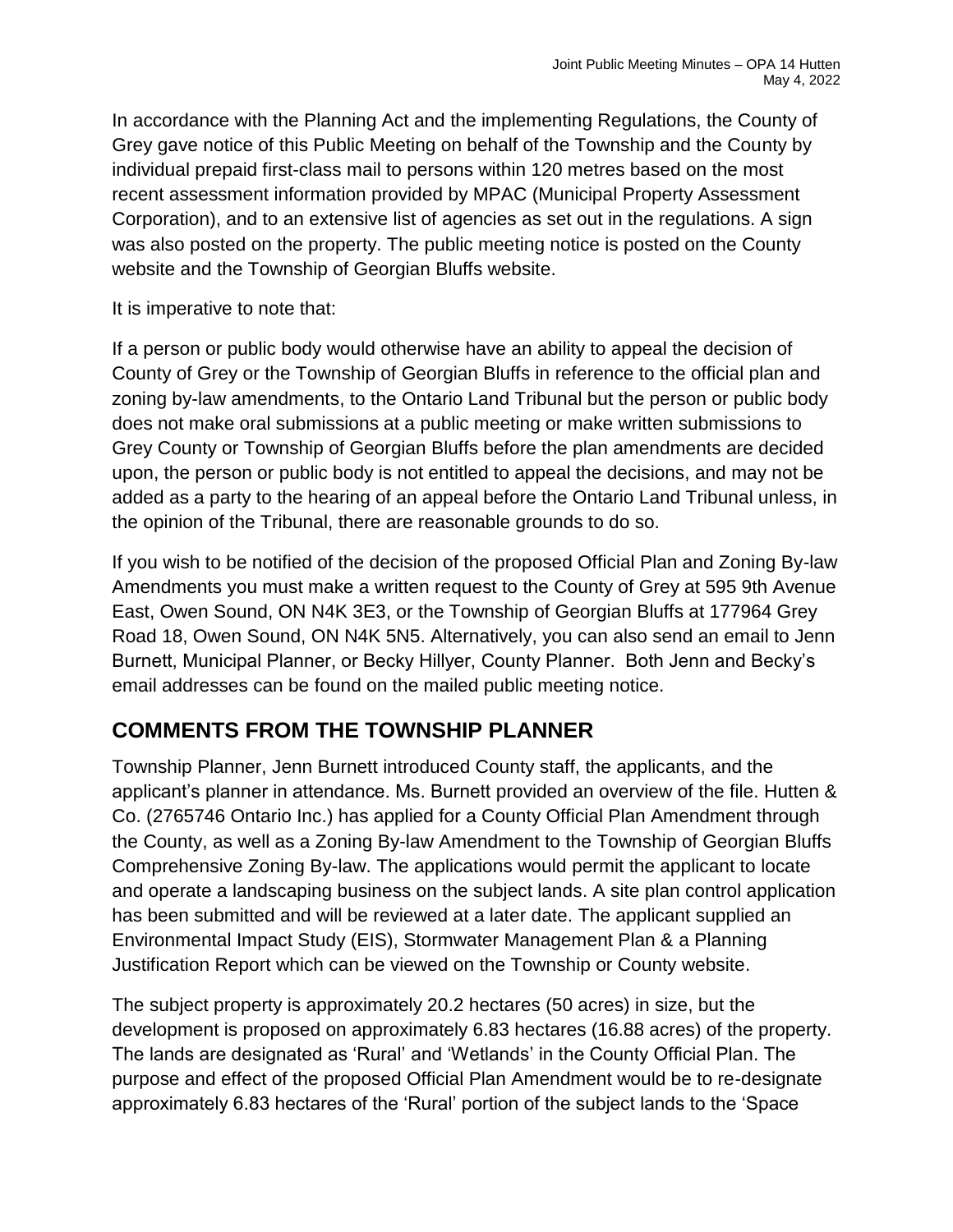Extensive Industrial and Commercial' designation. No development is proposed within the Wetlands designation, but some development is proposed within the adjacent lands of this feature.

The lands are zoned as 'Rural' (RU) and 'Environmental Protection' (EP) in the Township of Georgian Bluffs Zoning By-law. The Zoning By-law Amendment would implement the Official Plan Amendment and amend the Township's Zoning By-law by rezoning approximately 6.6 hectares of the Rural zone to 'Highway Commercial – Site Specific' (C4 – Site Specific), while maintaining the Environmental Protection lands. The proposed exception will include the following:

- To permit additional uses including Open Storage, Accessory Bulk Sales Establishment and Contractors Yard;
- To permit a front yard setback of 17.5 m where 20 m is required; and
- A maximum building height of 11.5 m where 10 m is permitted.

Planner Burnett read a summary of the comments received to date.

## **Comments were received from the following:**

#### **Agency Comments:**

#### **Enbridge Gas, dated March 29, 2022**

"Enbridge Gas Inc, (formerly Union Gas Ltd.), does have service lines running within the area which may or may not be affected by the proposed Site Plan.

Should the proposed site plan impact these services, it may be necessary to terminate the gas service and relocate the line according to the new property boundaries. Any Service relocation required would be at the cost of the property owner.

If there is any work (i.e. underground infrastructure rebuild or grading changes…) at our easement and on/near any of our existing facilities, please contact us as early as possible (1 month in advance at least) so we can exercise engineering assessment of your work. The purpose is to ensure the integrity of our main is maintained and protected."

#### **Building Department, Township of Georgian Bluffs dated April 1, 2022**

The Deputy Chief Building Official has "reviewed GM BluePlan's report and agrees with Ian Erickson's comments regarding the sewage system."

#### **Historic Saugeen Metis, dated April 4, 2022**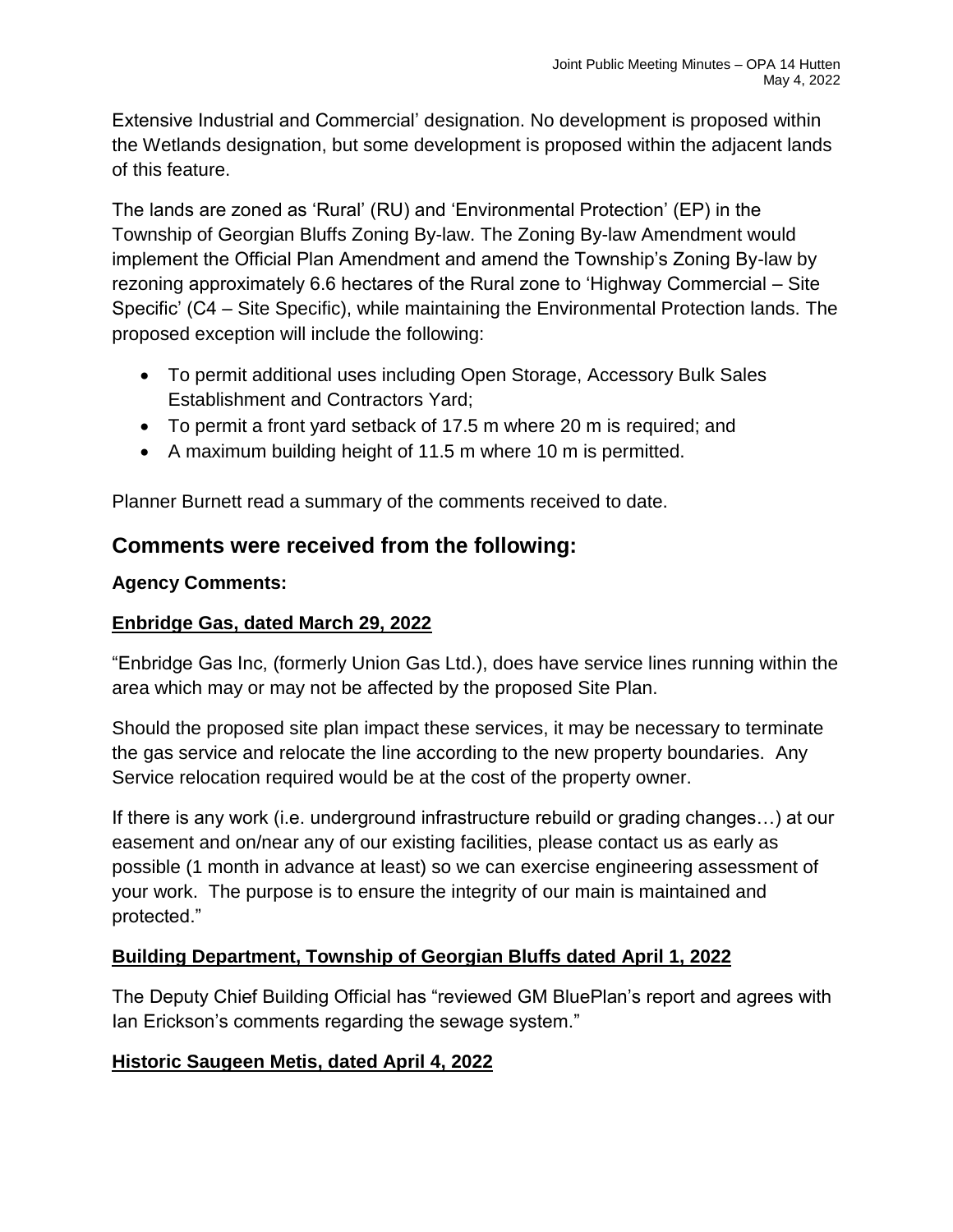"The Historic Saugeen Métis (HSM) Lands, Resources and Consultation Department has reviewed the relevant documents and have no objection or opposition to the proposed County Official Plan Amendment, Zoning By-law Amendment and Site Plan Application as presented."

#### **Grey County Transportation staff, dated April 20, 2022**

"A Commercial Entrance Permit and Sign Permit are required. The entrance will require 150 m separation from existing entrances for a Class 2 Road. Widening was previously attained. It appears from the drawing that the County Setback for structures is being met. There are no concerns from Transportation Services."

#### **City of Owen Sound Planning staff, dated April 21, 2022**

"City Planning Staff are in receipt of the attached Notice of Complete Application for County Official Plan Amendment 14 and a related amendment to the Township of Georgian Bluffs Zoning By-law. City Staff will provide comments on the applications. We will endeavor to forward you draft comments on April 29, 2022, however, they will not be considered by Owen Sound City Council until its meeting on May 9, 2022."

#### **Public Comments:**

No public comments were received to date.

## **COMMENTS FROM THE APPLICANT'S CONSULTANT**

Kristine Loft of Loft Planning Inc. provided a detailed presentation on behalf of Hutten & Co. Land and Shore, an established landscape business.

The proposed site is in the Rockford area, 2 lots north of the Township office. It is currently vacant and is surrounded by rural residential homes, wetlands, commercial businesses, and located near the Coca-Cola Distribution Centre.

The small parcel of land in the centre of the front of the subject lands is currently owned by the Township, however the Hutten's have submitted a request to purchase that land.

The proposal includes two buildings. The 'main building' would be used for retail, administration, and office space; while the smaller building would include a shop, storage space and washroom facilities. The application also proposes 89 parking spaces (including 53 visitor parking spaces and 2 barrier free; 18 employee parking spaces; and 18 spaces for truck and trailer parking along the rear north side yard). Outdoor storage for mulch, soil, stone, docks, and landscaping supplies is also proposed, along with two plant housing structures. Landscaped areas are proposed along the north and south side yards, within the parking lot, around the buildings and